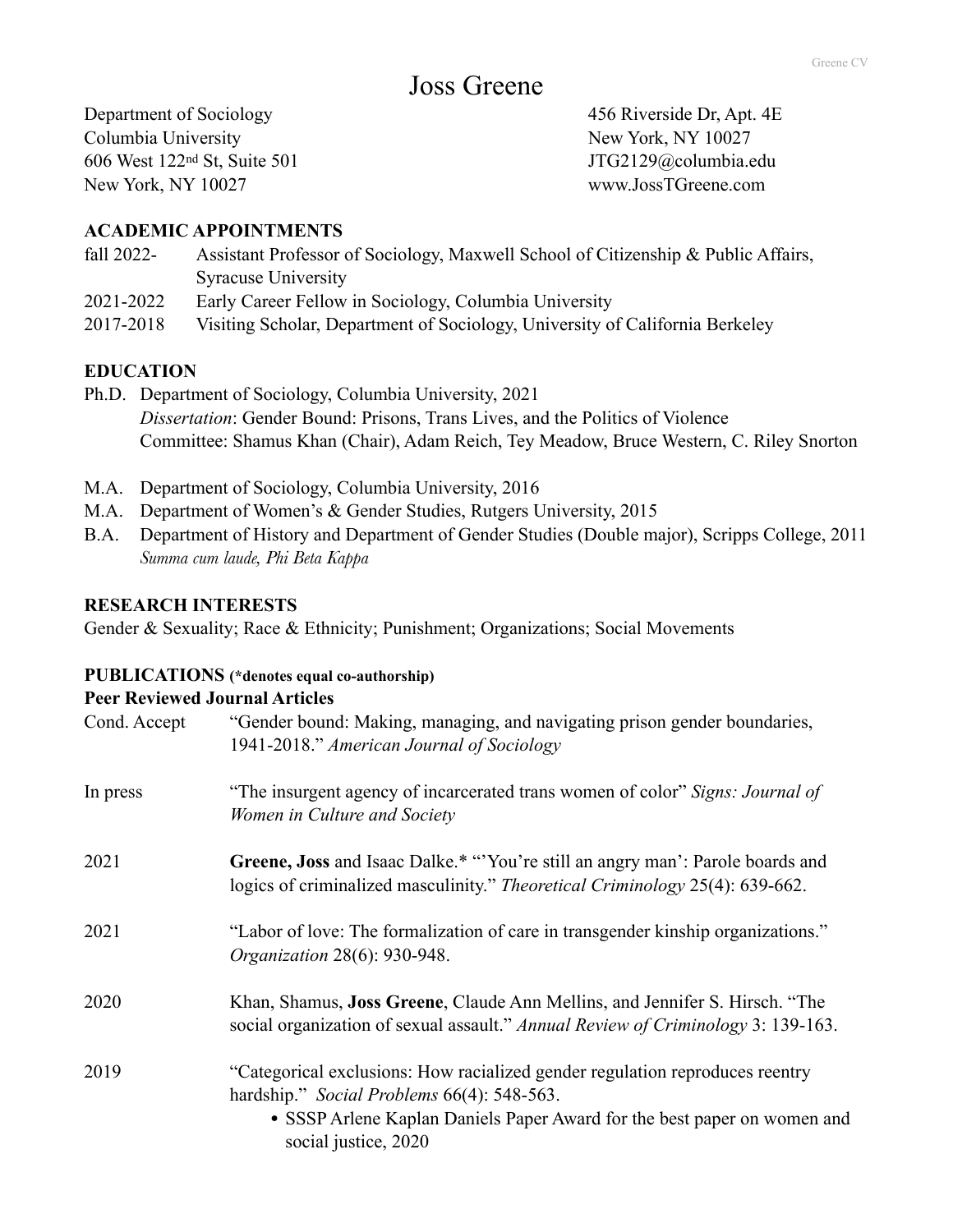• Honorable Mention, ASA Sex & Gender Section's Sally Hacker Best Graduate Student Paper Award, 2019

## **Book Reviews**

- 2019 *Performing Masculinity: Body, Self and Identity in Modern Fiji*, by Geir Henning Presterudstuen. *Gender & Society* 33(6): 995-997.
- 2017 *Trans: Race and Gender in an Age of Unsettled Identity*, by Rogers Brubaker. *British Journal of Sociology* 68(3): 582-584.

## **Under Review**

- Dalke, Isaac and **Joss Greene**.\* **"**Prerequisites and pathways: How social categorization helps administrators determine moral worth"
- Levin, Rachel N., Kristin Raphel, Zach C. Schudson, Alexis N. Takahashi, Jennifer Franks, Anna Fiastro, **Joss Greene**, Eli Hamilton, and Ian Hannigan. "Gender identity, sexual orientation and the prenatal androgen theory: Re-evaluating definitions, cognitive tests and somatic markers"

### **In preparation**

**Joss Greene** and Woods Ervin. "Trans women of color at work: Navigating intersectional inequality and shifting labor market dynamics"

### **Other publications**

- 2020 Woods Ervin and **Joss Greene.** *Trans Women and Femmes of Color at Work*.
- 2019 "Homelessness" and "Policing." In Kerith J. Conron and Bianca D.M. Wilson (Eds.), *A Research Agenda to Reduce System Involvement and Promote Positive Outcomes with LGBTQ Youth of Color Impacted by the Child Welfare and Juvenile Justice Systems* (pp. 33-41). Los Angeles, CA: The Williams Institute.
- 2019 Shamus Khan and **Joss Greene**. "What Pakistan gets right and the US gets wrong on trans rights." January 31. CNN. https://www.cnn.com/2019/01/31/opinions/united-statespakistan-transgender-rights-khan-greene/index.html
- 2017 "A Call to Multiply our Tactics." As part of "Virtual Roundtable on Engaged Scholarship and Teaching." September 18. Public Books. https://www.publicbooks.org/virtualroundtable-engaged-scholarship-teaching/#greene

## **SELECTED AWARDS AND FELLOWSHIPS**

#### **Awards**

- 2021 Inkeles Award for Best Published Article, Sociology Department, Columbia University
- 2020 Daniel Bell Award for Public Sociology, Sociology Department, Columbia University
- 2019 Dr. Devon T. Wade Mentorship and Service Award, Graduate School of Arts & Sciences, Columbia University
- 2017 Charles Tilly Award for Outstanding Teaching and Scholarship, Sociology Department, Columbia University

## **Fellowships**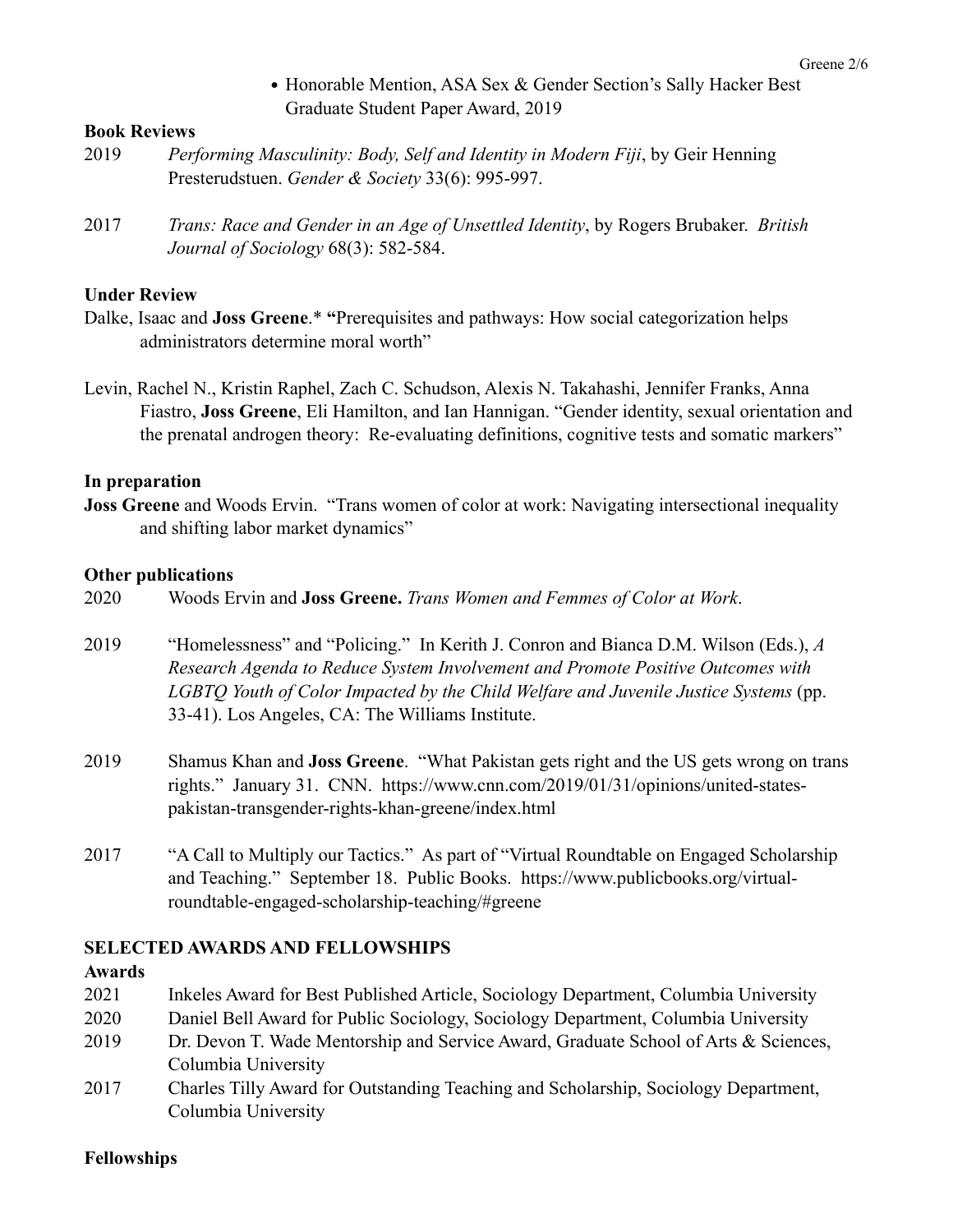- 2021 Research Justice at the Intersections Scholar, Mills College
- 2020 Zuckerman Dissertation Fellowship, Graduate School of Arts & Sciences, Columbia University
- 2019 Dissertation Fellowship, Center for Engaged Scholarship
- 2014 Dean's Diversity Fellowship, Columbia University

## **ACADEMIC PRESENTATIONS**

## **"Trans women of color at work"**

April 2022 Invited panelist. Research Justice at the Intersections Symposium. Mills College.

## **"The abolitionist fight for trans prisoners' rights"**

Mar. 2022 Eastern Sociological Society Annual Meeting.

### **"The promise and limits of trans politics"**

Aug. 2021 Invited Panelist. American Sociological Association Annual Meeting.

### **"Lessons for collective survival: Black trans organizing during COVID-19"**

- May 2021 Radical Care Conference, Institute for Research on Women, Gender & Sexuality, Columbia University.
- Feb. 2021 Invited Panelist. Eastern Sociological Society Annual Meeting.

### **"Struggling for safety: Survival strategies of incarcerated trans women"**

- Aug. 2021 Society for the Study of Social Problems Annual Meeting
- May 2021 Law and Society Association Annual Meeting
- Nov. 2020 Suffolk University, Department of Sociology and Criminal Justice.
- Mar. 2020 Thinking Gender, UCLA Center for the Study of Women.

#### **"Gender bound: Making, managing, and navigating prison gender boundaries, 1941-2018."**

- Nov. 2021 Rutgers University, New Brunswick, Department of Sociology
- Nov. 2021 University of Massachusetts, Amherst. Department of Political Science and Program in Legal Studies.
- Oct. 2021 Villanova University, Department of Sociology and Criminology.
- Oct. 2021 Syracuse University, Department of Sociology.
- Aug. 2021 American Sociological Association Annual Meeting
- Oct. 2020 Gender and Sexuality Workshop, Columbia University.
- Mar. 2020 Eastern Sociological Society Annual Meeting.
- Aug. 2019 Society for the Study of Social Problems Annual Meeting.
- Feb. 2019 Sociologists for Women in Society Winter Meeting.
- Jan. 2019 Reframing Transgender Violence symposium, Columbia University.

#### **"Categorical exclusions: How racialized gender regulation reproduces reentry hardship."**

Aug. 2019 American Sociological Association Annual Meeting.

# **"Blurring the work-life boundary: organizational brokerage and upward mobility in transgender women's reentry."**

- Aug. 2017 American Sociological Association Annual Meeting.
- April 2016 Race, Ethnicity, and Migration Workshop, Columbia University.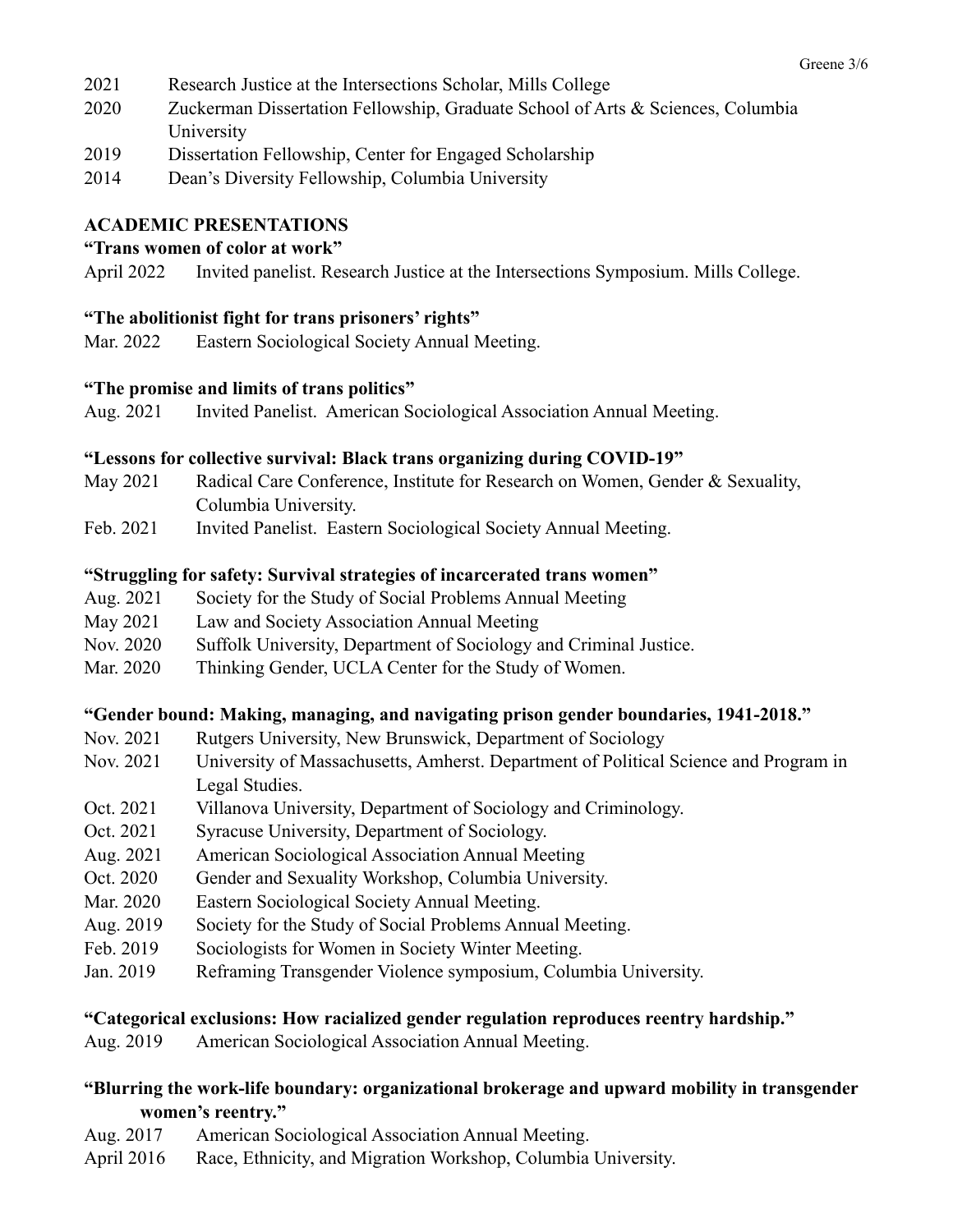## **"Affection and danger: Negotiated relationships between parole officers and parolees."**

Oct. 2015 The Craft of Ethnography, Columbia University.

### **"The intimate as target: Technologies of bodily microregulation."**

Apr. 2014 Queer Intimacies Conference. The University of Maryland, College Park.

Mar. 2014 Defiant Bodies: Corporeal Politics and Unheard Voices Conference. Rutgers University.

### **TEACHING EXPERIENCE**

#### **Columbia University, Lead Instructor**

Race, Crime, and Law (summer 2019) Race, Gender, Sexuality, and Punishment (spring 2022, fall 2018)

### **Columbia University, Teaching Assistant**

Social Research Methods (spring 2022) Sociology of Punishment (spring 2019, spring 2017) Organizing Innovation (fall 2016) The Social World (spring 2016, fall 2015)

### **Columbia Law School, Teaching Assistant**

Law and Neoliberalism (spring 2016)

### **Guest lectures**

Mar. 2022 Police and Prison Abolition class. Professor Julia Mendoza. Loyola Law School.

- Oct. 2020 Power, Politics and Sociology class. Professor Luciana de Souza Leao. University of Michigan.
- June 2020 Race, Crime, and Law class. Professor Brittany Fox-Williams. Columbia University.
- Oct. 2016 Gender and Organizations class. Professor Heather Hurwitz. Barnard College.

## **PUBLIC SOCIOLOGY**

- 2021 Invited panelist. "Power before precision: Trans scholarship beyond the academy." Scholars for Trans Justice Writing Symposium.
- 2020 Guest Lecturer. "How Inside-Out classes can respond to COVID-19." Claremont Colleges Critical Justice Education Program.
- 2019 Guest Lecturer. "Regulating gender in California prisons, 1941-2018." The Transgender, Gendervariant, Intersex Justice Project. San Francisco, CA.

Invited panelist. "113 Million: Organizing the Power of Families Impacted by Mass Incarceration." Beyond the Bars conference. New York, NY.

2018 Invited speaker. "Scholars on Scene," an event for LGBTQ History Month. Graduate School of Arts and Sciences, Office for Academic Diversity and Inclusion. New York, NY.

Co-presenter. "Issues for Incarcerated Transgender People." California Board of Parole Hearings. Sacramento, CA.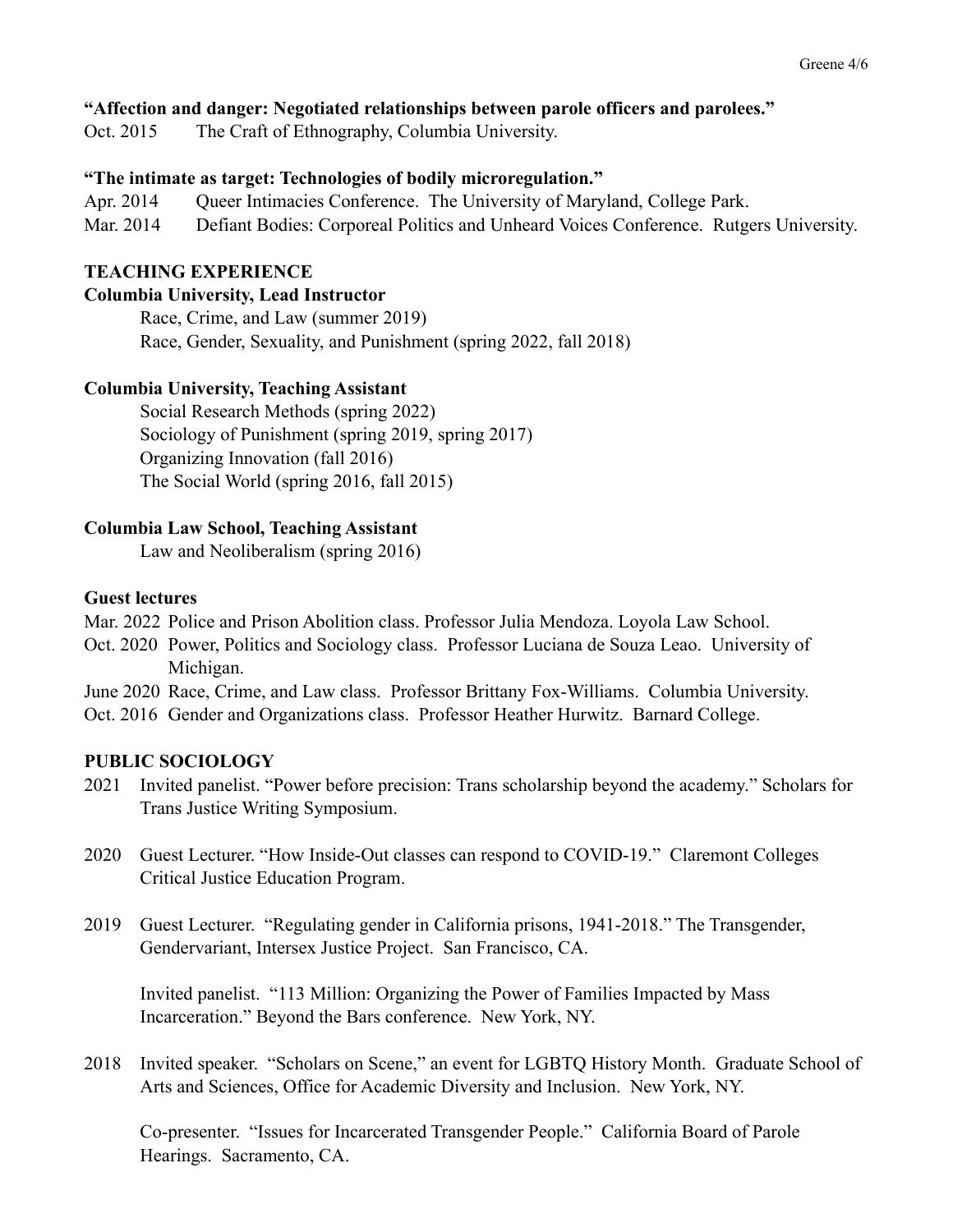- 2017 Invited panelist. "Mass Incarceration Conversation Series: Within the Margins of the Marginalized." NYU School of Social Work. New York, NY.
- 2016 Panelist. "Bridging the Gap: Humanities in Action." Center for Teaching and Learning. Columbia University. New York, NY.

Co-facilitator: "Research Ethics for Teachers and Students: Social Media in the Classroom." Online workshop sponsored by FemTechNet, the Center for Solutions to Online Violence, Arizona State University, and Yale University.

Guest Lecturer. "Alternative economies among formerly incarcerated transgender people." The Occupy Alternative Banking Group. New York, NY.

Guest Lecturer. "'Never there to begin with': Addressing reentry inequality for transgender people." The Transgender, Gendervariant, Intersex Justice Project. San Francisco, CA.

## **PROFESSIONAL SERVICE**

Co-Chair, Supporting Trans, Non-binary and Intersex Scholars committee, Sociologists for Trans Justice, 2021-2023

Outstanding article award committee, Sexual Behavior, Politics, and Communities division, SSSP, 2021-2022

Distinguished Sally Hacker Award committee, ASA Sex & Gender section, 2021-2022 Devon T. Wade Mentorship and Service Award committee, Columbia University, 2021, 2022 Peer Review and Grants Committee, Sociologists for Trans Justice, 2018-2020 Co-representative for Graduate Students, Department of Sociology, Columbia University 2015-2016

> *American Sociological Review Signs The Canadian Journal of Psychiatry Social Sciences Gender & Society Sociological Theory IJERPH Socius Organization Theoretical Criminology Open Science Journal*

Reviewer: *American Journal of Sociology Punishment & Society*

# **REFERENCES**

Bruce Western Chair and Bryce Professor of Sociology and Social Justice Columbia University bw2562@columbia.edu

Shamus Khan Professor of Sociology and American Studies Princeton University shamuskhan@princeton.edu